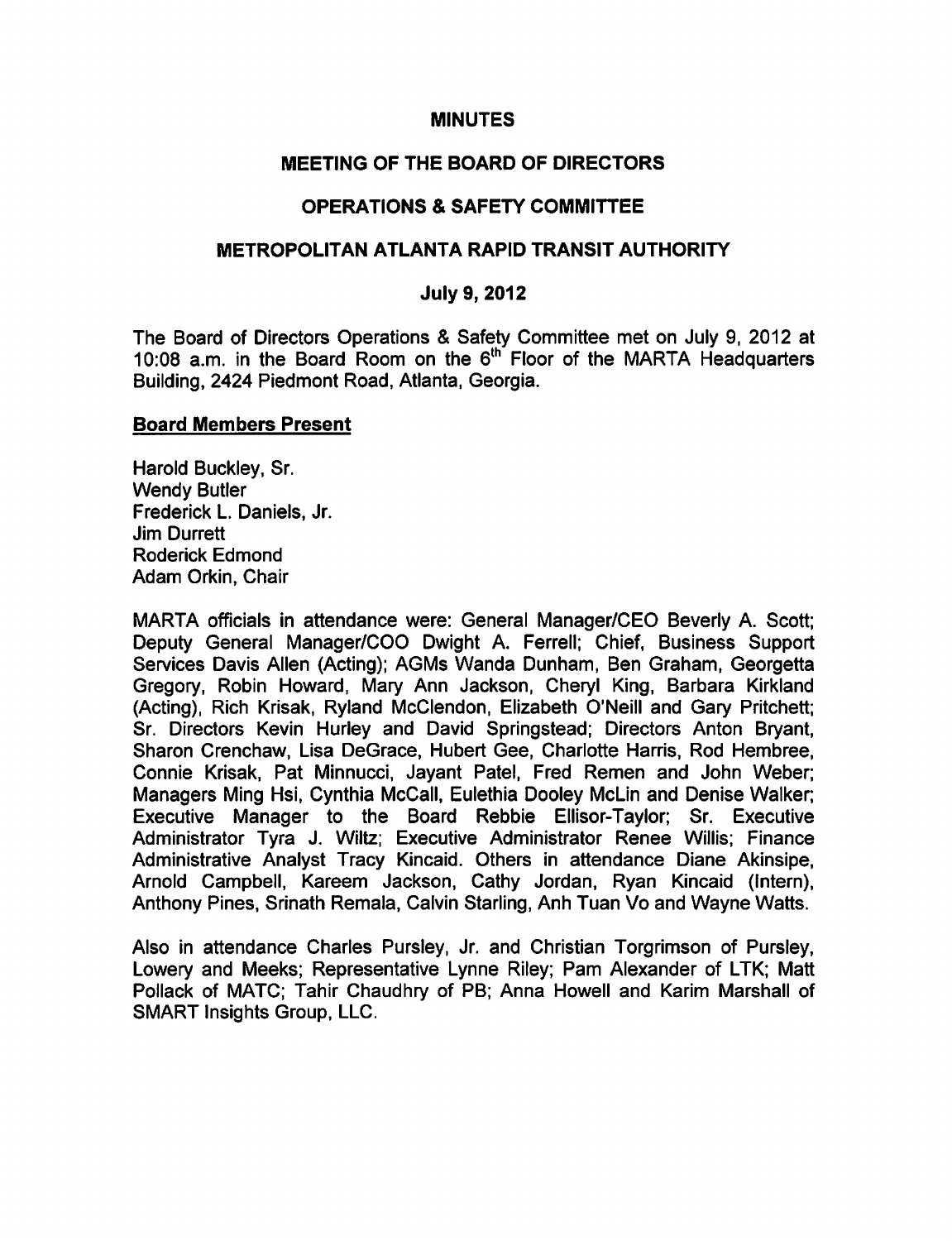# Approval of the June 11, 2012 Operations & Safety Committee Meeting **Minutes**

On motion by Mr. Durrett seconded by Mr. Buckley, the minutes were unanimously approved by a vote of 4 to 0, with 4 members present.

### Resolution Authorizing the Award of a Contract for the Procurement of Thirteen (13) Police Vehicles. Contract Proposal Number B25340

Mr. Bryant presented this resolution for Board of Directors' approval authorizing the General Manager/CEO or her delegate to award a contract to Allan Vigil Ford Lincoln, Inc., for the replacement of thirteen (13) police vehicles.

Mrs. Butler asked why only one bid was received.

Mr. Pritchett said a survey of non-bidders indicated reasons such as, vendor did not sell the product requested, vendors were challenged with preparing a bid in a timely manner, vendor products did not meet specifications and entities were non-vehicle businesses.

Mr. Daniels said this is a contract for vehicles. It seems MARTA should have received more than one bidder. He asked why would a vendor obtain the bid package if they do not sell vehicles.

Mr. Pritchett said there is a corruption in the database which MARTA is working to correct.

Mr. Ferrell asked the Committee to keep in mind that the requested vehicles are vehicles specific for police services; not very many dealers keep these in stock.

Mr. Daniels said the Authority's procurement processes has to addressed; sending bid packages out to vendors that do not met the criteria is problematic.

Mr. Ferrell said the Committee's concerns have been duly noted.

Mr. Orkin said staff should be proactive and start the process early in an effort to get better pricing.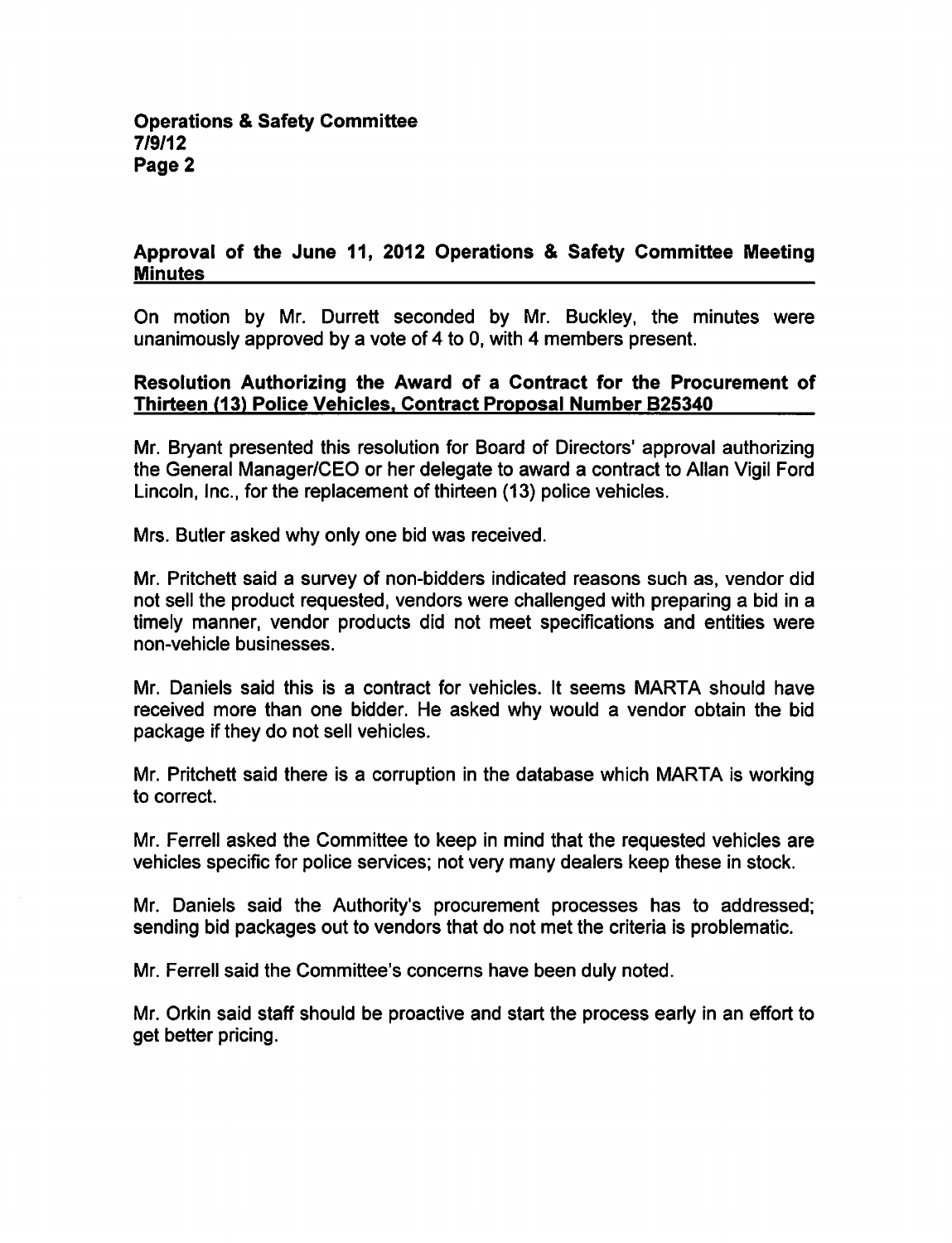Dr. Scott said staff will provide more information on MARTA's efforts to improve its procurement process at an upcoming Business Management Committee meeting.

On motion by Mr. Durrett seconded by Mr. Buckley, the resolution was unanimously approved by a vote of  $5$  to 0, with  $5$  members present.

# Resolution Authorizing the Award of a Contract for Chassis Dynamometer Upgrades. Contract Proposal Number B22614

Mr. Bryant presented this resolution for Board of Directors' approval authorizing the General Manager/CEO or her delegate, to award a contract for Chassis Dynamometer upgrades to M.C. Headley Properties, LLC.

On motion by Mr. Durrett seconded by Mr. Daniels, the resolution was approved by a vote of  $5$  to  $0$ , with  $6$  members present.

Dr. Edmond abstained.

# Resolution Authorizing the Award of a Contract for the Design-Build of the Brady Mobility Facility, Request for Proposal Number P22221

Mr. Patel presented this resolution for Board of Directors' approval authorizing the General Manager/CEO or her delegate to award a contract for the Design-Build Brady Mobility Facility to Archer Western Contractors, Ltd.

Mr. Orkin said he is not a fan of design-build contracts.

Mr. Ferrell said design-build allows MARTA to more quickly execute its Capital Program.

Mr. Orkin said he would rather see to three qualified bidders for a project this size.

Mr. Ferrell said the qualifications-based discussions gave other vendors an opportunity to come back.

Mr. Pricthett said MARTA brings it to their attention and they have a chance to rebid.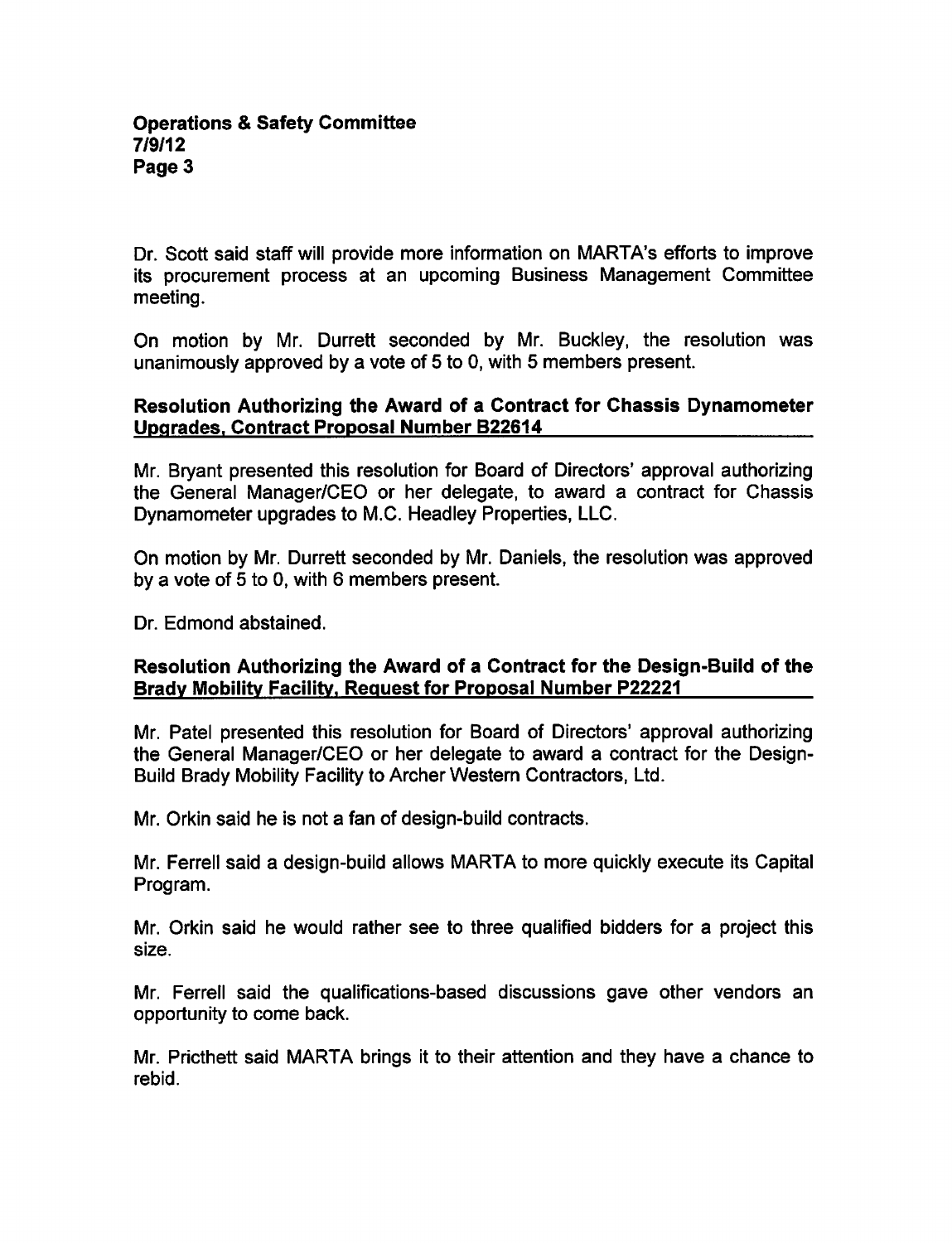Mr. Daniels said going forward he would like to see which contractor could not fulfill what specific requirement.

Mr. Durrett said he would like more information to make the process easier to understand; i.e., what came first, what came second, etc.

Dr. Edmond said he is not in the field of development but is cautious about design-build contracts. He added that the cost discrepancy is not as a bad as he first perceived.

On motion by Mr. Durrett seconded by Mrs. Butler, the resolution was approved by a vote of 5 to 0, with 6 members present.

Mr. Daniels abstained.

Resolution Authorizing Award of Contracts Utilizing GSA Schedules and State of Georgia/WSCA Participating Agreements for the Authority-Wide Computer PC Equipment Replacement, Request for Proposal Number P26347

Mrs. Dooley McLin presented this resolution for Board of Directors' approval authorizing the General Manager/CEO to enter into contracts with vendors currently holding valid General Services Administration (GSA) Schedules, State of Georgia Contracts and WSCA Participating Agreements for the Authority-Wide Computer PC Equipment Replacement.

Mr. Daniels asked is there a strategy behind this.

Mrs. McLin said yes.

Dr. Edmond asked what is the benefit of using GSA schedules.

- Mr. Pritchett said prices are competitive.
- Dr. Edmond said he would like give local contractors a chance.

Mr. Pritchett said GSA includes vendors from around the State.

On motion by Mr. Durrett seconded by Mr. Buckley, the resolution was approved by a vote of  $5$  to 1, with 6 members present.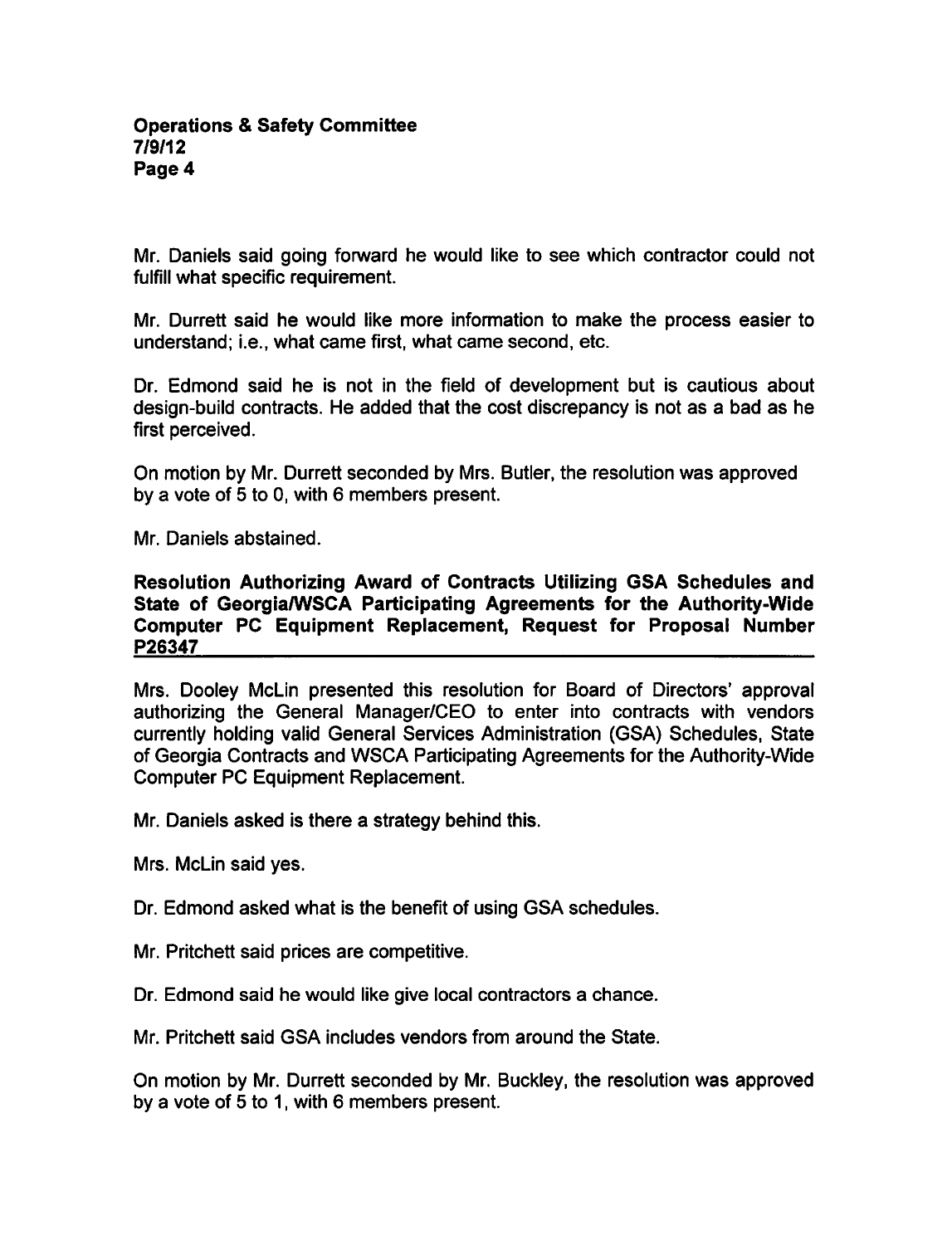**Operations & Safety Committee** 7/9/12 Page 5

Dr. Edmond voted no.

### Resolution Authorizing the Award of a Contract for the Procurement of MARTA Contactless Smart Card Fare Media, Contract Proposal Number B25444

Mr. Gee presented this resolution for Board of Directors' approval authorizing the General Manager/CEO or her delegate to enter into a contract with ASK-ingTag, LLC for the procurement of MARTA Contactless Smart Card Fare Media.

Mr. Daniels said this contract extends to 2017. It seems that technology would change within that timeframe.

Mr. Graham said MARTA is buying into the option. Breeze is a basic product which can be changed. The Authority is going from a four (4) bit chip to a seven  $(7)$  bit chip and will migrate in such a way that MARTA is covered for the next five years with the capability to expand and do other things.

Mr. Daniels asked will this give MARTA flexibility if they change systems.

Mr. Graham said yes.

Mr. Allen said this is a two-year base contract, with three one-year options.

Dr. Edmond asked why there is no DBE goal established for the contract.

Mr. Pritchett said he would provide that information to the Board.

Dr. Edmond said when no DBE goal is established, he will need to know why. He asked if Electronic Data Magnetics (EDM) could not provide the quantity of smart cards required, what amount could they provide.

Ms. Walker said EDM had exhausted all of their quantities. After they submitted their bids, they had zero.

Dr. Edmond said given more time, what amount could they provide.

Mr. Pritchett said it is sealed bid; the process does not allow for things the IFB did not request.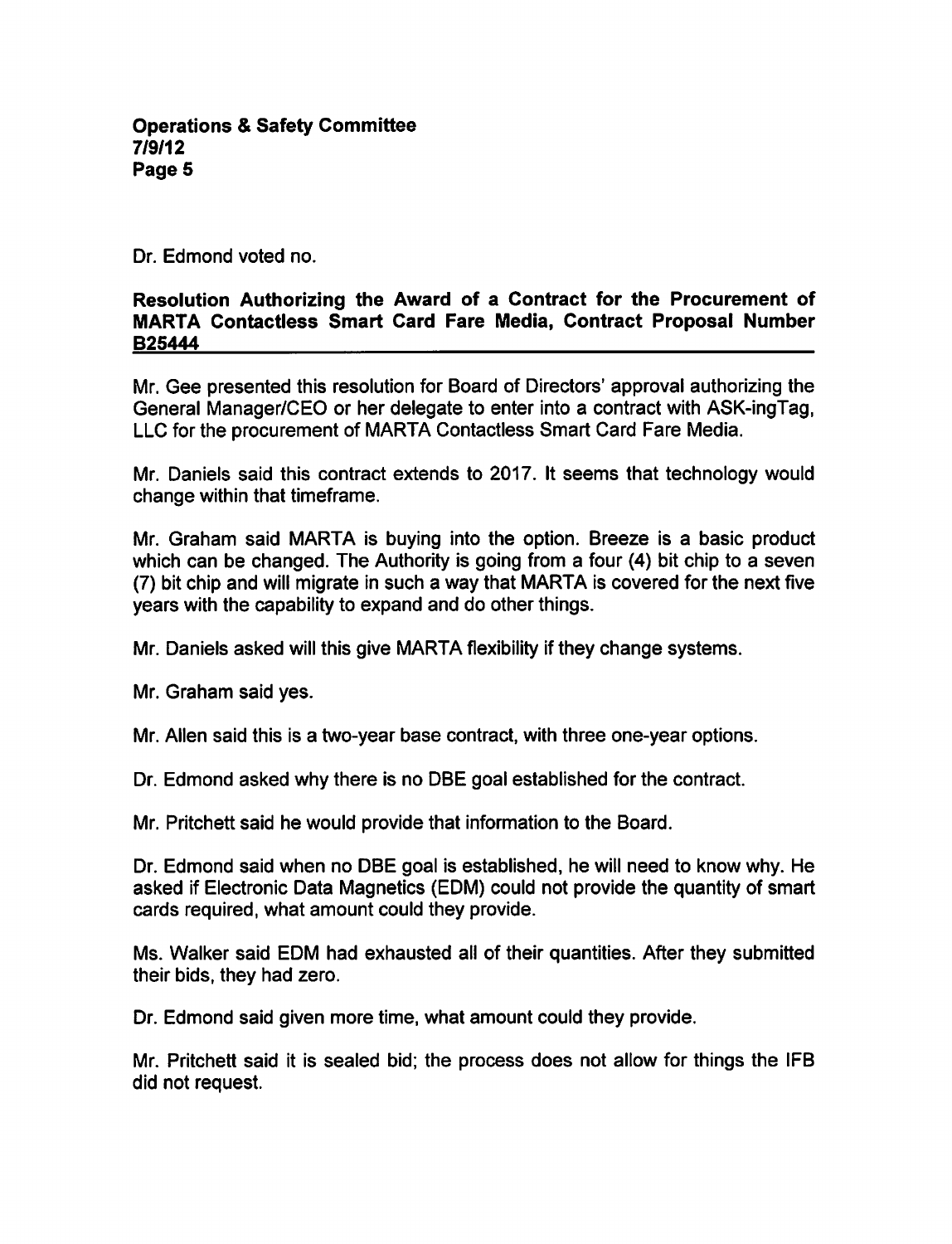Dr. Edmond asked if staff could find out.

Mr. Pritchett said yes.

On motion by Mrs. Butler seconded by Mr. Daniels the resolution was approved by a vote of 4 to 2, with 6 members present.

Dr. Edmond and Mr. Orkin voted no.

# Resolution Authorizing Award of a Contract for Structural Inspection Engineering Services. A/E 22541

Mr. Springstead presented this resolution for Board of Directors' approval authorizing the General Manager/CEO or her delegate to award a contract to Volkert, Inc. for Structural Inspection Engineering Services.

On motion by Mr. Durrett seconded by Mr. Buckley, the resolution was approved by a vote of  $5$  to  $0$ , with  $6$  members present.

Mr. Daniels abstained.

# Resolution Authorizing Award of Two Contracts for Noise, Vibration and Acoustical Consulting Services. A/E 22527

Mr. Springstead presented this resolution for Board of Directors' approval authorizing the General Manager/CEO or her delegate to award contracts to Wilson, Ihrig & Associates and Harris Miller Miller & Hanson Inc. for Noise, Vibration and Acoustical Consulting Services, in the total amount up to \$800,000.

Mr. Durrett asked if this is a specialized service.

Mr. Springstead said it is a very specialized market. Most of the firms are small and will need to utilize subcontractors and DBEs.

Mr. Durrett asked if the work provided for Atlanta Streetcar is reimbursable.

Mr. Springstead said yes.

Mr. Daniels said there are quality firms in the market. MARTA needs to send bid packages to companies that can actually perform the work.